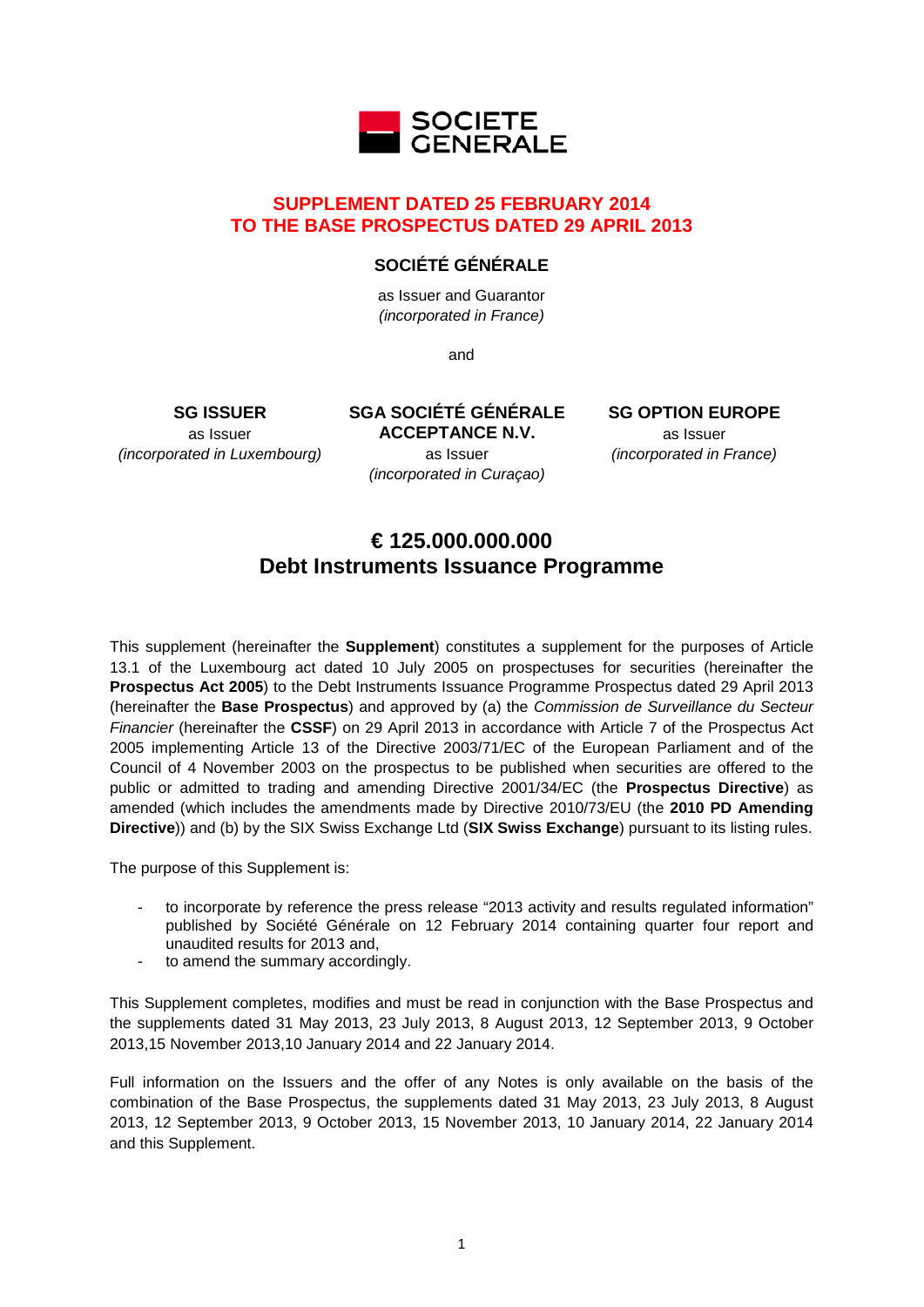Unless otherwise defined in this Supplement, terms used herein shall be deemed to be defined as such for the purposes of the relevant Terms and Conditions of the Notes set forth in the Base Prospectus.

To the extent that there is any inconsistency between (i) any statement in this Supplement and (ii) any other statement in the Base Prospectus, the statements in (i) above will prevail.

To the best of the knowledge and belief of each Issuer and the Guarantor, no other significant new factor, material mistake or inaccuracy relating to information included in the Base Prospectus has arisen or been noted, as the case may be, since the publication of the present supplement.

In accordance with Article 13.2 of the Prospectus Act 2005, investors who have already agreed to purchase or subscribe for the securities before this Supplement is published have the right, exercisable within a time-limit of two business days after the publication of this Supplement (no later than 27 February 2014) to withdraw their acceptances.

## **DOCUMENT INCORPORATED BY REFERENCE**

The following document which has been previously published or is published simultaneously with this Supplement and has been filed with the CSSF shall be deemed to be incorporated by reference into, and to form part of, this Supplement:

- the English version of the press release "2013 activity and results regulated information" published by Société Générale on 12 February 2014.

# **CROSS REFERENCE LIST RELATING TO SOCIÉTÉ GÉNÉRALE**

References to pages below are to those of press release.

| Press release dated 12 February<br>2014 - 2013 fourth quarter results<br>and 2013 annual results | All pages |
|--------------------------------------------------------------------------------------------------|-----------|
| Consolidated balance sheet                                                                       | 21        |
| Consolidated income statement                                                                    | 20        |
| Methodology                                                                                      | 22-26     |

The information incorporated by reference that is not included in the cross-reference list, is considered as additional information and is not required by the relevant schedules of the Regulation (EC) 809/2004.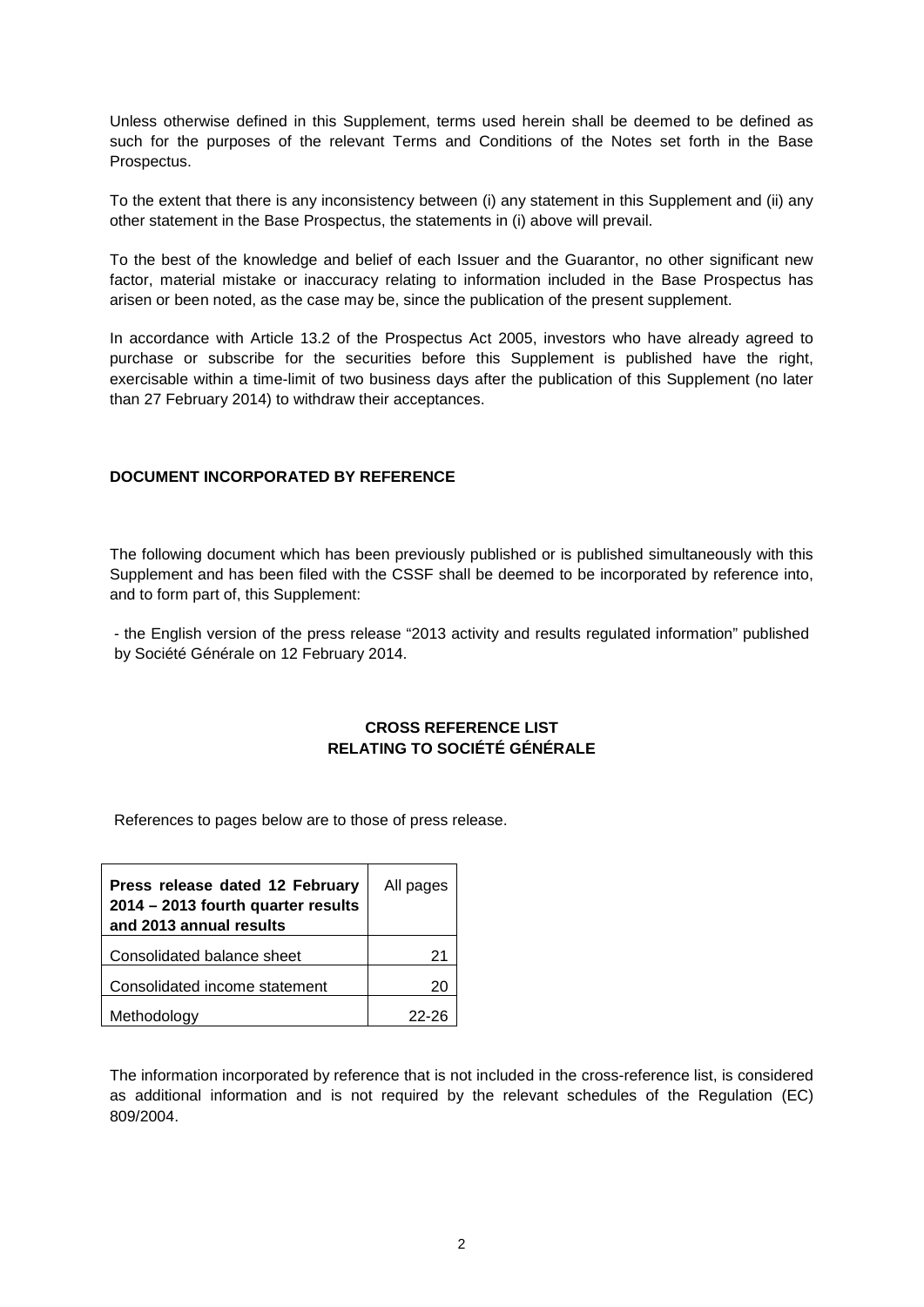## **AMENDMENT TO THE BASE PROSPECTUS**

#### **1/ Summary**

# **Element B.12 in Section B "Issuers and Guarantor" of the Summary of the Programme on page 23 of the Base Prospectus is modified as follow:**

- The table relating to the selected historical key financial information regarding Société Générale is deleted and replaced by the following table:

|                                                              | Year ended<br>2013<br>(currently<br>being<br>audited) | Year ended<br>$2012*$ |
|--------------------------------------------------------------|-------------------------------------------------------|-----------------------|
| Results (in EUR M)                                           |                                                       |                       |
| Net Banking Income                                           | 22,831                                                | 23,110                |
| Operating income                                             | 2,380                                                 | 2,737                 |
| Net income before non controlling interests                  | 2,525                                                 | 1,224                 |
| Net income                                                   | 2,175                                                 | 790                   |
| French retail Banking                                        | 1,164                                                 | 1,291                 |
| <b>International Retail Banking &amp; Financial Services</b> | 1,020                                                 | 617                   |
| <b>Global Banking and Investor Solutions</b>                 | 1,337                                                 | 761                   |
| Corporate Centre                                             | (1, 346)                                              | (1,879)               |
| Activity (in EUR bn)                                         |                                                       |                       |
| Total assets and liabilities                                 | 1,235.3                                               | 1,250.9               |
| <b>Customer loans</b>                                        | 333.5                                                 | 350.2                 |
| <b>Customer deposits</b>                                     | 344.7                                                 | 337.2                 |
| <b>Equity</b> (in billions of euros)                         |                                                       |                       |
| Group shareholders' equity                                   | 51.0                                                  | 49.3                  |
| Total consolidated equity                                    | 54.1                                                  | 53.6                  |

\* The data for the 2012 financial year have been restated due to the implementation of the revised IAS 19, resulting in the publication of adjusted data of the previous financial year.